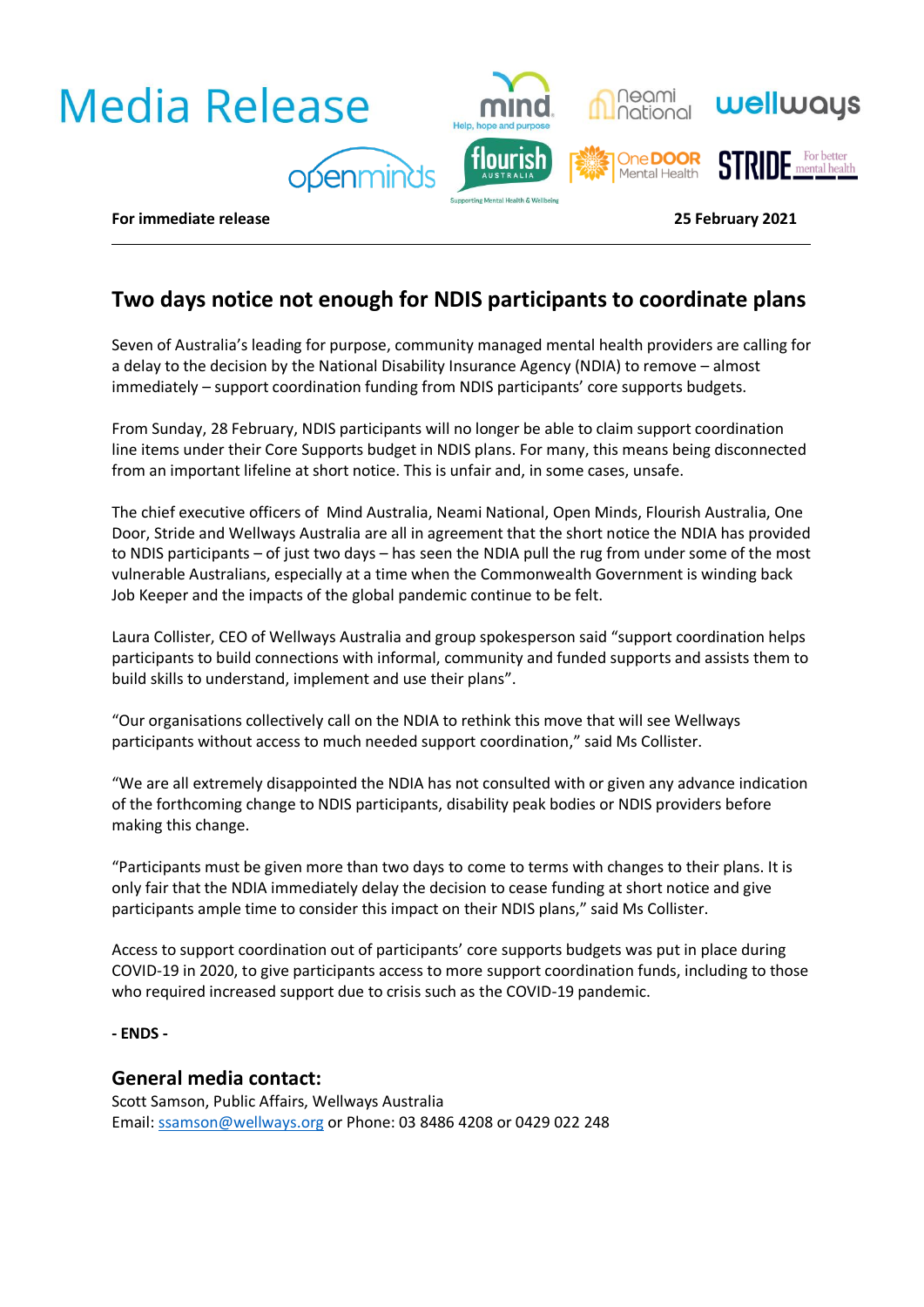

#### **An introduction to the seven organisations:**

#### **About [Mind Australia](https://www.mindaustralia.org.au/)**

Mind Australian (Mind) is one of the country's leading community-managed specialised mental health service providers. We have been supporting people who are dealing with the day-to-day impacts of mental ill-health, as well as their families, friends and carers for 40 years. Our staff deliver a range of services and supports to people challenged by mental ill-health. Mind also operates as a provider of services and supports to individuals who have NDIS funding packages in multiple locations across Australia.

Mind significantly invests in research about mental health recovery and psychosocial disability and shares this knowledge, developing evidence informed new service models, evaluating outcomes, and providing training for peer workers and mental health professionals. We also advocate for, and campaign on basic human rights for everyone; constantly challenging the stigma and discrimination experienced by people with mental health issues.

#### **About [Neami National](https://www.neaminational.org.au/)**

Neami National (Neami) is a not-for-profit Community Managed Organisation providing specialist, community-based mental health services. Neami has over 31 years' experience supporting people along the continuum of mental health need, with a focus on those people experiencing severe mental ill-health and the most complex needs. We support over 9,000 people nationally each year across a range of services.

Neami's overarching vision of full citizenship for all people living with a mental illness in Australian society underpins an emphasis on social inclusion and community connection in the way we collaborate with people and work to our mission of improving mental health and wellbeing in local communities. We use a collaborative recovery approach, which is informed by current research and backed by over three decades of experience in the community managed mental health sector.

### **About [Wellways](https://www.wellways.org/) Australia**

Wellways Australia is a leading for-purpose mental health and community services organisation dedicated to ensuring all Australians lead active and fulfilling lives in their community. We work with people with mental health challenges and people living with disability and others facing disadvantage to help them create the life they want to live. We have a commitment to ensuring that all the people we serve have opportunities to fully participate in the community, and we actively work to embed ourselves in communities to build communities that seek out and welcome the participation of everyone. Community inclusion underpins all our efforts as an organisation.

We advocate for policy change to make sure people can access the best possible care and information when they need it. because we recognise for people to succeed there needs to be equitable access to services and supports for all people, and the elimination of barriers to community participation, including stigma and systemic discrimination.